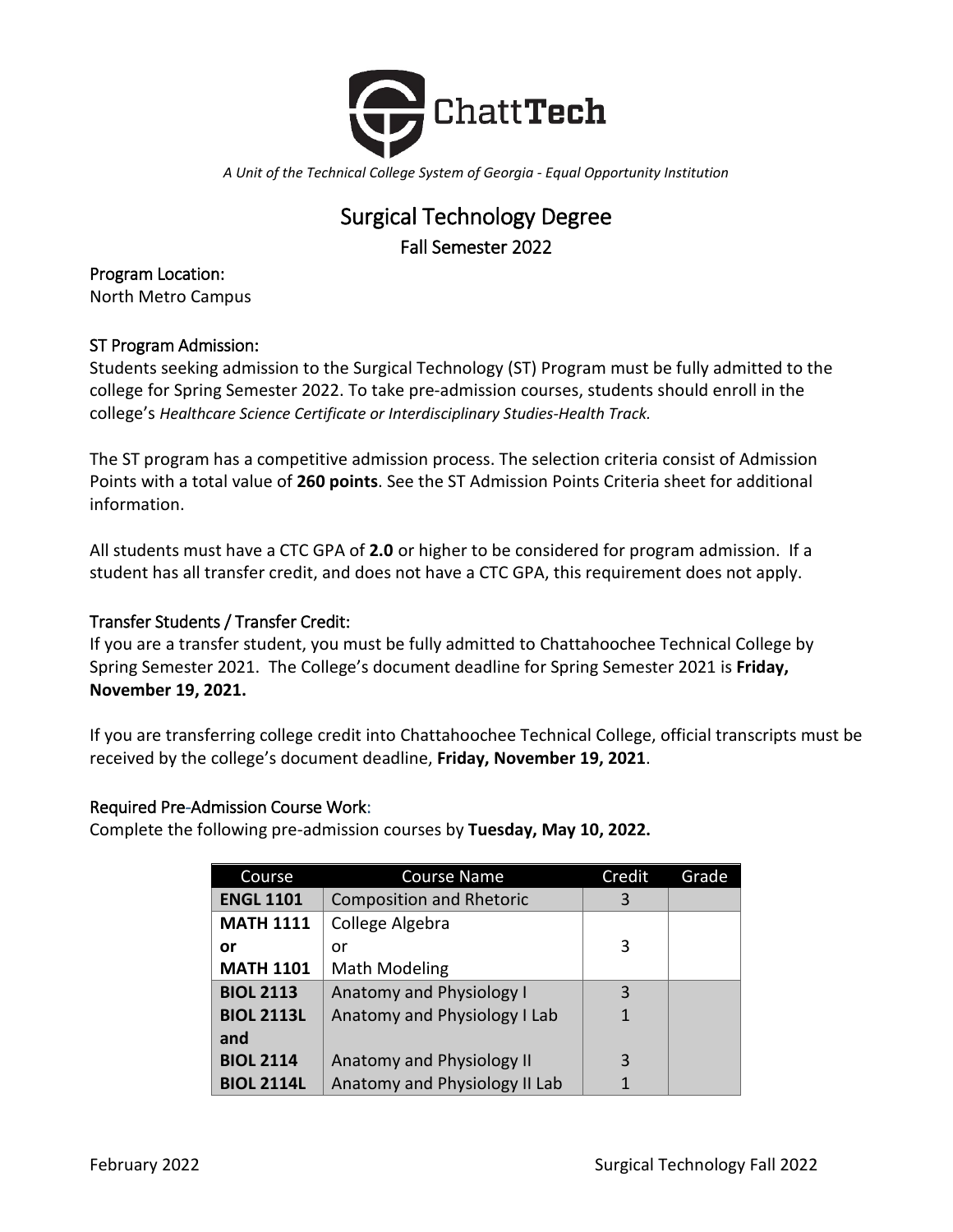# Additional Required Courses:

Students will be required to complete the following general education courses with a grade of "C" or higher by **Tuesday, August 2, 2022**.

| Course                            | <b>Course Name</b>               | Credit | Grade |
|-----------------------------------|----------------------------------|--------|-------|
| <b>ALHS 1090</b>                  | <b>Medical Terminology</b>       |        |       |
| <b>BIOL 2117</b>                  | <b>Introductory Microbiology</b> |        |       |
| <b>BIOL 2117L</b>                 | Microbiology Lab                 |        |       |
| <b>PSYC 1101</b>                  | <b>Introductory Psychology</b>   |        |       |
| <b>Humanities Elective</b>        | $\ast$                           |        |       |
| <b>General Education Elective</b> | $***$                            |        |       |

*\*Humanities Elective- Select one: ENGL 2130, HUMN 1101, ARTS 1101, MUSC 1101, MUSC 2040, THEA 1101, ENGL 2110*

*\*\*See the Health Sciences webpage, catalog, or a Health Sciences advisor for general education elective courses.*

## Course Attempts and Point Calculations:

Students are allowed two attempts in the Anatomy and Physiology I and Anatomy and Physiology II courses that will be awarded as admission points. Should a student attempt these classes more than twice, only the first two attempts will be considered when calculating admission points**.**

## ATI TEAS:

Take the ATI TEAS by **Friday, April 29, 2022** and achieve a minimum total adjusted score of **70.00**. A student may take the ATI TEAS (Version 6) two (2) times in a calendar year and must wait a minimum of 30 calendar days in between attempts. The ATI TEAS score is valid for five years.

The ATI TEAS is a standardized test that measures the student's ability in math, reading, grammar and science. A study guide and practice test can be purchased at [ATI Testing.](http://www.atitesting.com/) The ATI TEAS is available through the Chattahoochee Technical College's Corporate and Professional Education Department.

#### Application Session**:**

Applicants must attend a Virtual Application session during Spring 2022 Semester. Applications are only distributed and accepted during the application session. A schedule of Surgical Technology Application Sessions will be available on the Surgical Technology (ST) web page. Late arrivals will not be permitted to enter the session. For more information on the Virtual Application Process, select the Health Sciences Virtual Application Sessions Q & A found the ST webpage.

#### Final Class Selection:

Final class selection is based upon the total number of Admission Points**.** The students with the highest point value will be accepted into the program.